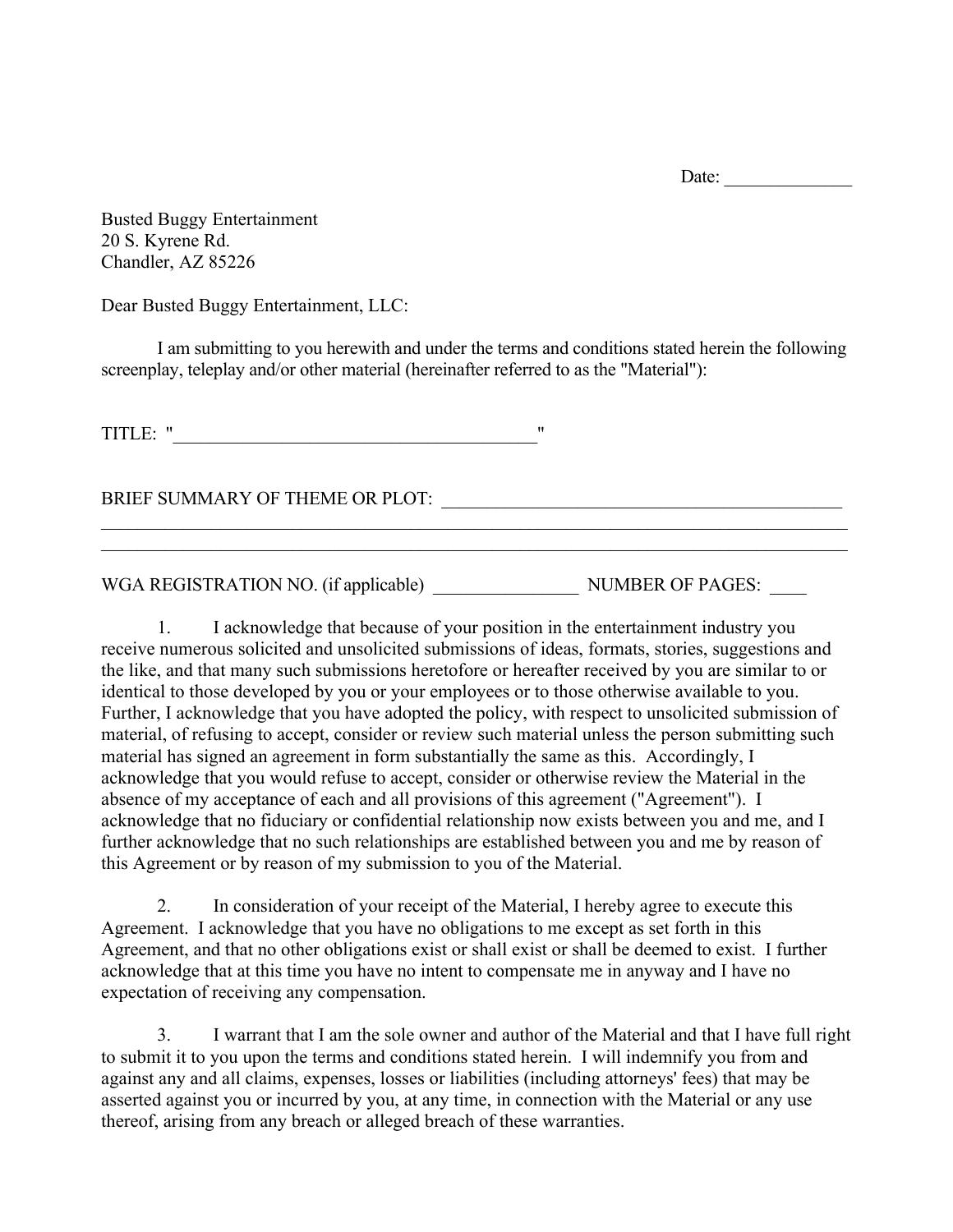4. I acknowledge that materials developed by you may contain similarities to the Material. I hereby waive and agree that I will never make any claim or demand or bring any action against you in connection with the use of the Material. In this connection, I hereby release and absolutely and forever discharge you of and from any and all claims, damages, legal fees, costs, expenses, debts, actions and causes of action of every kind and nature whatsoever, whether now known or unknown, suspected or unsuspected, asserted or unasserted, which I now have, or at any time heretofore ever had or which I may have in the future, against you which in any way arise out of or in connection with the Material.

5. I hereby acknowledge that I am familiar with Section 1542 of the Civil Code of the State of California, which section reads as follows:

## **"A GENERAL RELEASE DOES NOT EXTEND TO CLAIMS WHICH THE CREDITOR DOES NOT KNOW OR SUSPECT TO EXIST IN HIS FAVOR AT THE TIME OF EXECUTING THE RELEASE, WHICH IF KNOWN BY HIM MUST HAVE MATERIALLY AFFECTED HIS SETTLEMENT WITH THE DEBTOR."**

I hereby waive and relinquish any and all rights and benefits which I have or may have under Section 1542 of the Civil Code to the full extent that I lawfully may waive and relinquish any and all such rights and benefits.

6. Any dispute concerning this Agreement, including, without limitation, the validity or effect of this Agreement shall be litigated in the courts located in the County of Los Angeles, State of California, and both parties consent to the jurisdiction and venue of such courts, and agree not to initiate any action against the other elsewhere. At your sole election, any such dispute may be submitted to arbitration in the County of Los Angeles, State of California, in accordance with the rules and regulations of the American Arbitration Association then in effect, provided that said arbitration shall be heard before a single arbitrator, selected pursuant to said rules and regulations. Said arbitrator shall be well acquainted with the entertainment business in the County of Los Angeles. The arbitrator's decision shall be controlled by the terms and conditions of this Agreement and shall be final and binding. Judgment upon the award of the arbitrator may be enforced in any court of competent jurisdiction. The prevailing party shall be entitled to recover from the losing party, in addition to all other relief to which it may be entitled, its costs and expenses, including, without limitation, actual attorneys' fees and the costs of expert witnesses. In the event of any dispute concerning this Agreement, my sole remedy shall be to seek damages and in no event shall I be entitled to seek injunctive or other equitable relief.

7. I have retained a copy of the Material, and I release you from any liability for loss or other damage to the copy or copies submitted by me. I understand that your returning the Material to me shall not terminate or affect any rights or obligations under this Agreement. You shall have the right, but not the obligation, to retain a photocopy of the Material for your files.

8. If said material is submitted by more than one person, the word "I" shall be deemed changed to "we" (and the corresponding verb changed to the first person plural), and this Agreement will be binding jointly and severally upon all such persons.